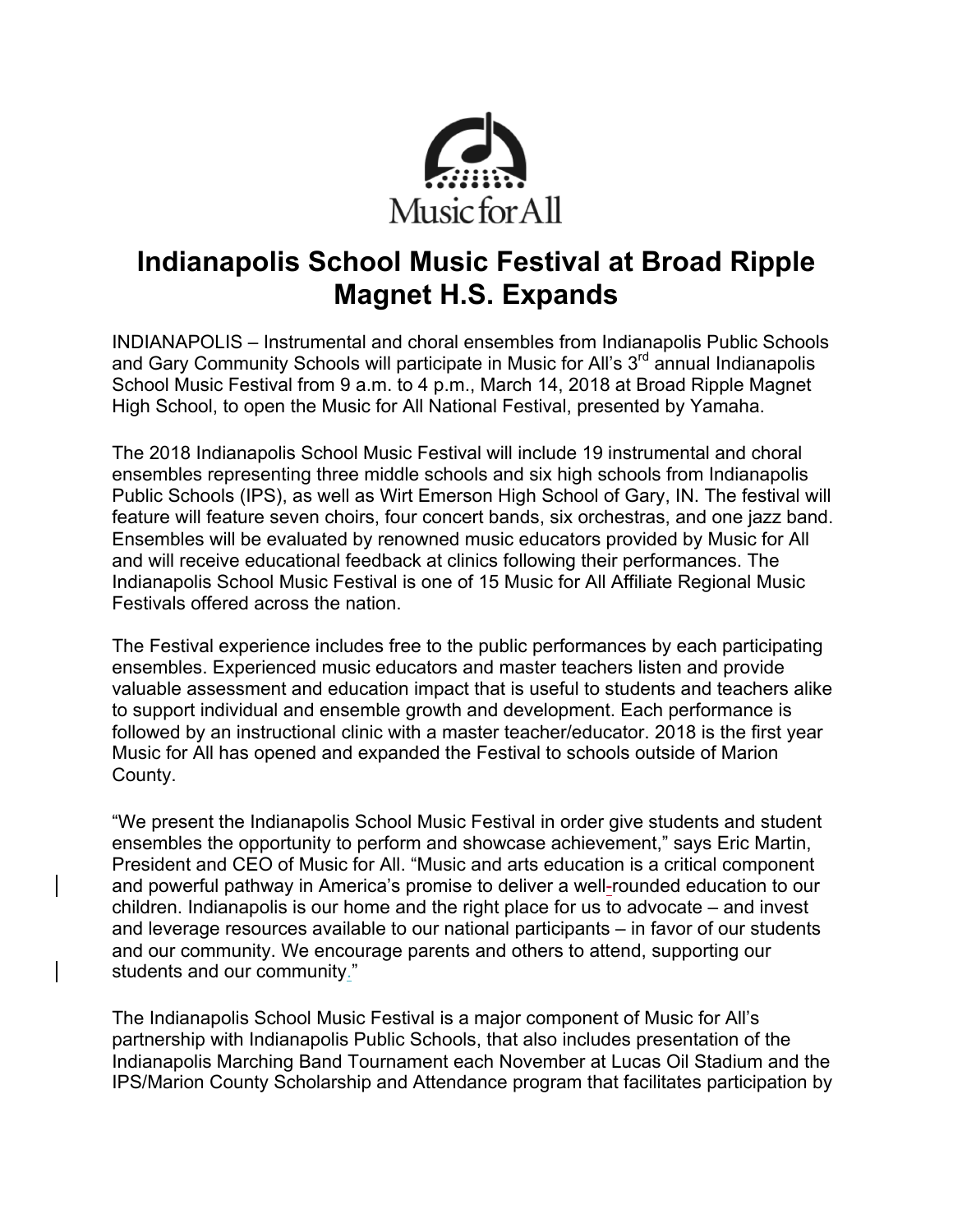more than 30 IPS and Marion County students' participation in the Music for All Summer Symposium each summer at Ball State University.

"On behalf of Indianapolis Public Schools, the continuing partnership between our organization and Music for All is truly a valued relationship," says David Newman, Fine Arts Coach of Indianapolis Public Schools. "The Indianapolis School Music Festival is yet another example of Music for All's commitment to providing stellar educational events for our students, with access to nationally known clinicians in a professional concert environment. Music for All provides our students a positively life-changing experience through this festival and its assessment and clinic opportunities. We are truly blessed to have Music for All in our city, and so involved with and committed to our students' artistic achievement."

#### **Schedule of Performances**

Admission to the Indianapolis School Music Festival is free. Listed below are the scheduled instrumental and choral performances (subject to change).

#### **Instrumental Ensembles**

*Broad Ripple H.S., Poston Auditorium*

| MYP Band Center for Inquiry 27         | 10:40 a.m.   |
|----------------------------------------|--------------|
| Crispus Attucks Intermediate Orchestra | $11:00$ a.m. |
| <b>Arsenal Tech Wind Ensemble</b>      | $11:20$ a.m. |
| High School Band, Crispus Attucks Band | 11:40 a.m.   |
| Crispus Attucks Advanced Orchestra     | 12:00 p.m.   |
| Northwest Symphonic Band               | 12:20 p.m.   |
| <b>Broad Ripple Advanced Band</b>      | 1:20 p.m.    |
| Wirt-Emerson Intermediate Orchestra    | 1:40 p.m.    |
| Gary, IN                               |              |
| Cool Cat Jazz Band, Edison School      | 2:00 p.m.    |
| of the Arts                            |              |
| Advanced Orchestra, Broad Ripple       | 2:20 p.m.    |
| <b>High School</b>                     |              |
| <b>Wirt-Emerson Advanced Orchestra</b> | 2:40 p.m.    |
| Gary, IN                               |              |
| Cool Cats String Orchestra,            | 3:00 p.m.    |
| <b>Edison School of the Arts</b>       |              |

## **Choral Ensembles**

*Broad Ripple H.S., Mini Auditorium*

| Techoir, Arsenal Technical H.S.   | 12:40 p.m. |
|-----------------------------------|------------|
| Golden Singers, Broad Ripple H.S. | 1:00 p.m.  |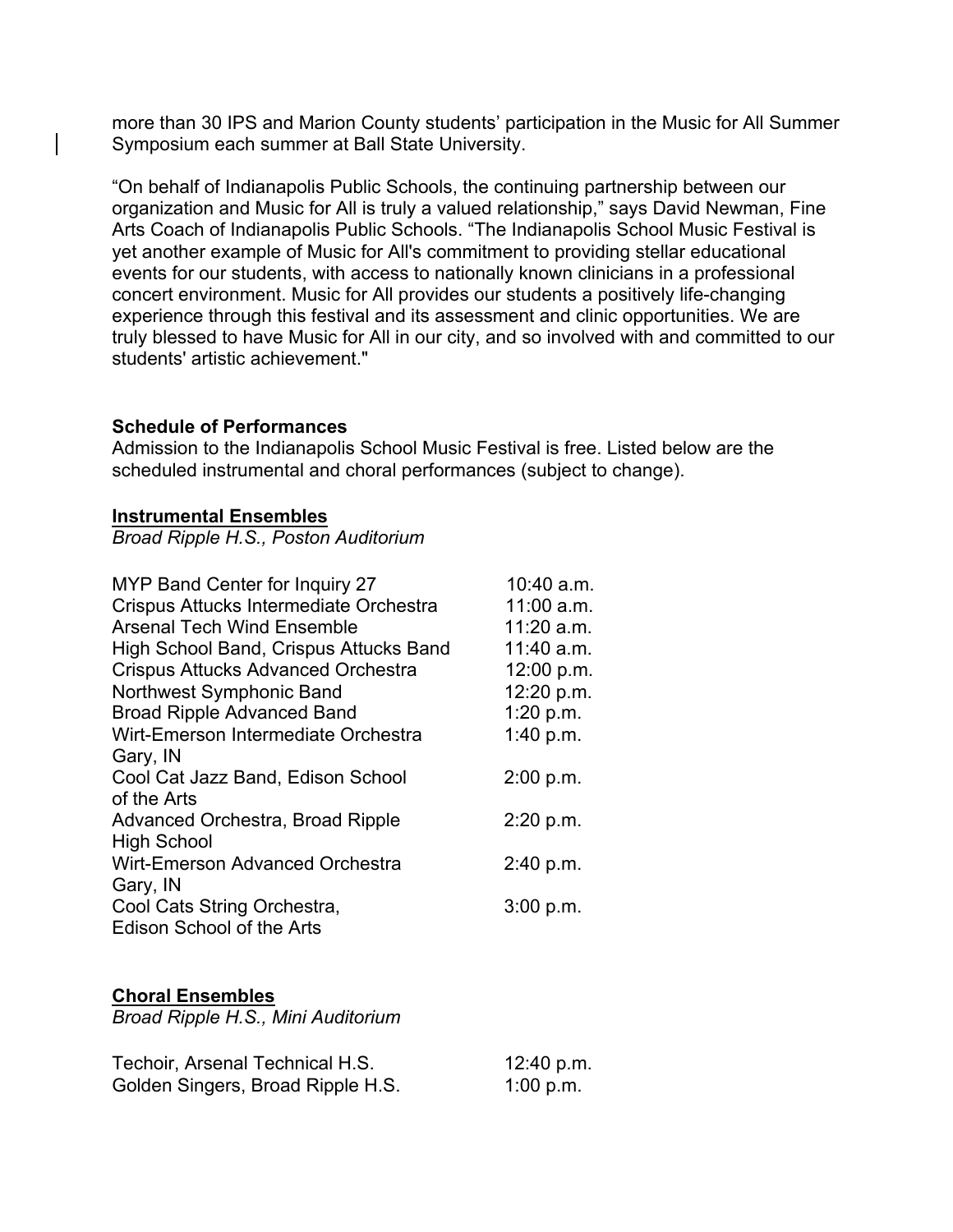| Edison School of the Arts               | 1:20 p.m. |
|-----------------------------------------|-----------|
| Middle School Choir                     |           |
| Advanced Choir Crispus Attucks H.S.     | 1:40 p.m. |
| Intermediate Choir, Broad Ripple H.S.   | 2:00 p.m. |
| Concert Choir, Arlington Community H.S. | 2:20 p.m. |
| Beginning Choir, Crispus Attucks H.S.   | 2:40 p.m. |

The Indianapolis School Music Festival kicks off the 2018 Music for All National Festival, presented by Yamaha, which then continues through Saturday, March 17. The National Festival will bring 71 outstanding school music ensembles and student musicians from throughout the U.S. to Indianapolis for concert performances and clinics at Butler University, Hilbert Circle Theatre, Warren Performing Arts Center, St. John the Evangelist Catholic Church, Indiana Historical Society, and Christel DeHaan Fine Arts Center at University of Indianapolis. Visit musicforall.org/festival for a full schedule of Festival performances.

## **About Music for All**

Since 1975, Music for All, through its Music for All, Bands of America, Orchestra America, and choir programs, has been a destination and set the standard for scholastic music ensemble performance and music education advocacy. As a 501(c)(3) nonprofit educational organization, Music for All's mission is to create, provide, and expand positively life-changing experiences through music for all. Music for All's vision is to be a catalyst to ensure that every child in America has access and opportunity for active music making in his or her scholastic environment. Music for All serves more than 500,000 participants annually with programs that include 30+ annual events, including the Bands of America Grand National Championships and Regional Championships for marching bands, the Music for All Summer Symposium camp for students and teachers, the Music for All National Festival and Affiliate Regional Music Festivals for concert bands, orchestras, choirs, chamber ensembles, percussion ensembles, and the national honor concert band, jazz band, orchestra, and the Bands of America Honor Band that will perform (for the fifth time) in the Pasadena Tournament of Roses' Rose Parade® in 2021.

#### **Sponsor and Other Support**

Music for All efforts are supported through sponsorships, including current partnerships with National Presenting Sponsor: Yamaha Corporation of America; Official Uniform Sponsor: Fred J. Miller, Inc.; Official Student Travel Partner: Music Travel Consultants; Official Performance Equipment Sponsor: Wenger Corporation; Corporate Sponsors: Ball State University, United States Marine Drum & Bugle Corps, Zildjian and Vic Firth Company, Visit Indy and the City of Indianapolis, and Strategic Advocacy Partner: NAMM; Associate Sponsors: Delivra, Vandoren, Director's Showcase International, REMO, Tresona Multimedia, and Woodwind & Brasswind. Music for All is also supported by the Indiana Arts Commission, Arts Council of Indianapolis, the Ball Brothers Foundation, Lilly Endowment Inc, George and Frances Ball Foundation, Allen Whitehill Clowes Charitable Foundation, Nicholas H. Noyes, Jr. Memorial Foundation, Inc., and Arthur Jordan Foundation. The Indianapolis School Music Festival is